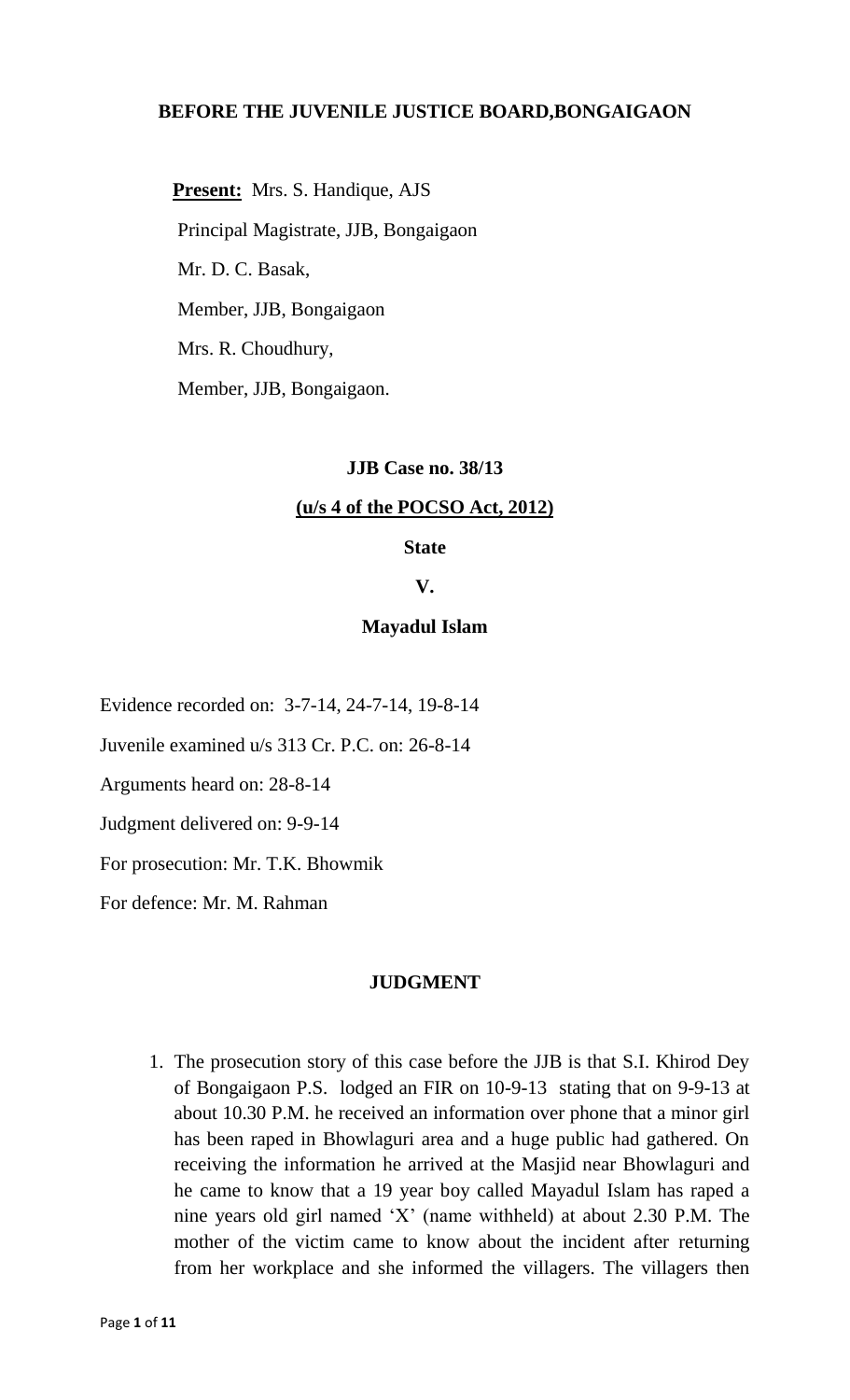called the culprit and detained him in the shop of Md. Musharaf. The informant rescued the culprit and brought him to the police station. As the guardians of the victim did not lodge any FIR, so the informant lodged the FIR considering the gravity of the case.

- 2. The FIR was registered as Bongaigaon P.S. Case no. 446/13 u/s 376 (F) IPC. During investigation the I/O made a prayer before the ld CJM, Bongaigaon for inserting Section 4 of the Protection of Children from Sexual Offences Act, 2012 ( hereinafter referred to as POCSO Act) instead of Section 376 (f) IPC. The ld. CJM, Bongaigaon allowed the prayer made by the I/O, thereafter the case was forwarded to the court of ld. Sessions Judge for necessary action. The ld. Sessions Judge, Bongaigaon after perusing the matriculation certificate and ossification test report of Mayadul Islam declared him to be a juvenile and sent the case record back to the court of ld. CJM, Bongaigaon. The case was then received by this Juvenile Justice Board, Bongaigaon and the juvenile was released on bail.
- 3. The necessary copies were served upon the juvenile in conflict with law ( herein after referred to as JCWL) Mayadul Islam. The particulars of offence u/s 4 of the Protection of Children from Sexual Offences Act, 2012 were explained to him, to which he pleaded not guilty and claimed trial.
- 4. During enquiry nine witnesses were examined by the prosecution including the medical officer and the investigating officer. JCWL was examined u/s 313 Cr. P.C wherein he denied the incriminating materials put to him and also declined to adduce defence evidence. Heard arguments from both the sides.
- 5. The following points for determination have been framed in this case:

# **POINTS FOR DETERMINATION**:

*1. Whether JCWL Mayadul Islam committed penetrative sexual assault upon the victim (minor) and thereby he committed an offence punishable u/s 4 of the Protection of Children from Sexual Offences Act, 2012 ?*

# **DISCUSSIONS, DECISIONS AND REASONS THEREOF:**

## **DECISION ON POINT NO. 1:**

- 6. The allegation against JCWL Mayadul Islam is that he raped the vcitim aged 9 years on 9-9-13 after calling her to his house on 9-9-13 at about 2.30 P.M. In this respect let us examine the evidence on record.
- 7. *PW1 Abdul Mazid* deposed that he was informed over phone by Musaraf at 8.30 P.M that Mayadul has raped a minor girl who stays in Mayadul"s house as a tenant. He then arrived at Musaraf"s tea shop and saw that the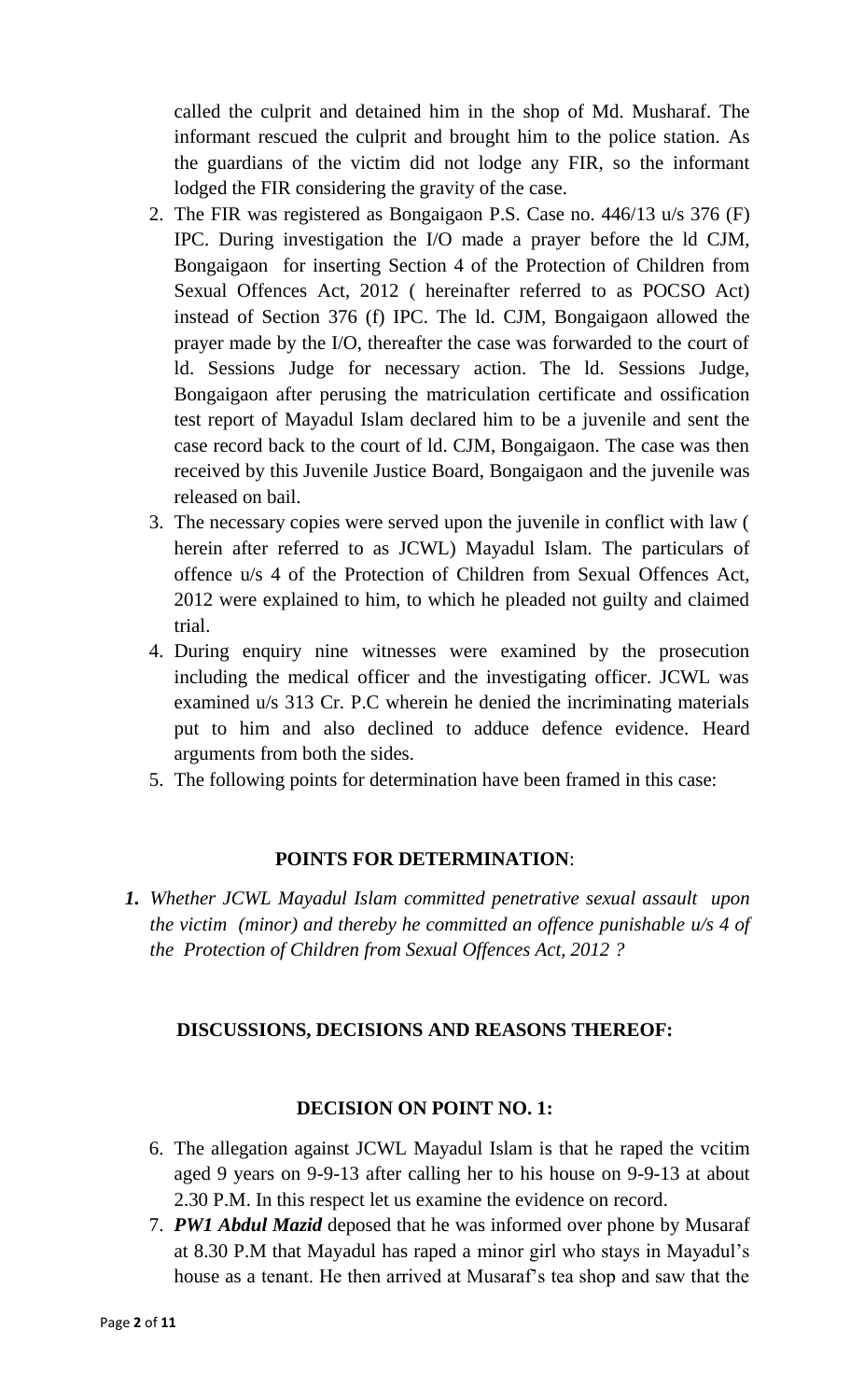public had detained Mayadul in front of the shop. According to him, he informed the police and the police took the culprit with them. He testified during cross examination that he does not know how and when the incident happened. According to him, neither the victim nor her guardians told him about it.

- 8. *PW2 Musaraf Hussain* is also a reported witness. He deposed that while he was sitting in his tea shop, Manulla Sheikh took him and Hanif Ali to Mayadul's house where they came to know that the victim's grandfather informed him that the juvenile had raped her. According to him, the juvenile confessed his guilt before them. Thereafter, they detained the juvenile in front of Musaraf"s house. He stated that he informed VDP Secy. Abdul Mazid, who in turn informed the police. During crossexamination he testified that he does not know where did the alleged incident happened. He stated that neither he nor the public recorded the confessional statement of the juvenile.
- 9. *PW3 Manulla Sheikh* deposed that while he was sitting in a tea shop, the grandfather of the victim came and told him that the juvenile had raped his granddaughter. Then he, Musaraf and Hanif went to Mayadul's house and interrogated him and detained him in front of Musaraf"s tea shop. This witness also testified during cross examination that he did not ask the victim as to how and when the alleged incident took place.
- 10.*PW4 Eusuf Ali* is the grandfather of the victim. He deposed that after returning from Namaz at 4 P.M he called out for his grand- daughter who was not at home. Then the victim came out of Mayadul's house. As her clothes were dirty, he asked her about it, she burst into tears and told him that Mayadul had raped her. When he asked her as to why did not she shout and raise alarm, then she replied that her mouth was gagged. He stated that he then informed the public and the police was informed by the public. During cross examination he testified that he did not state before the police that the victim came out of Mayadul"s house when he called her and her dress was dirty. He also stated that he did not state before the police that the victim burst into tears as he enquired her. He further stated that he did not state before the police that the juvenile had gagged the mouth of the victim. He denied that the victim did not tell him that she had been raped.
- 11.*PW5 Khirod Dey, S.I.* is the informant of this case. He deposed that on 9- 9-13 the Officer-in-Charge of the police station informed him over phone that a minor girl had been raped in Bhowlaguri area and some disturbance is going on there. So he went to that place with his staff. After reaching there he saw a huge gathering of public and he came to know that Mayadul Islam had raped a 9 years old girl. According to him, the victim informed the matter to her mother when she came back after work and then her mother informed the villagers, who in turn interrogated the culprit and detained him. He stated that Mayadul Islam was then taken to the police station and the guardians of the victim were asked to lodge a case, but they did not lodge any FIR. So he lodged the FIR himself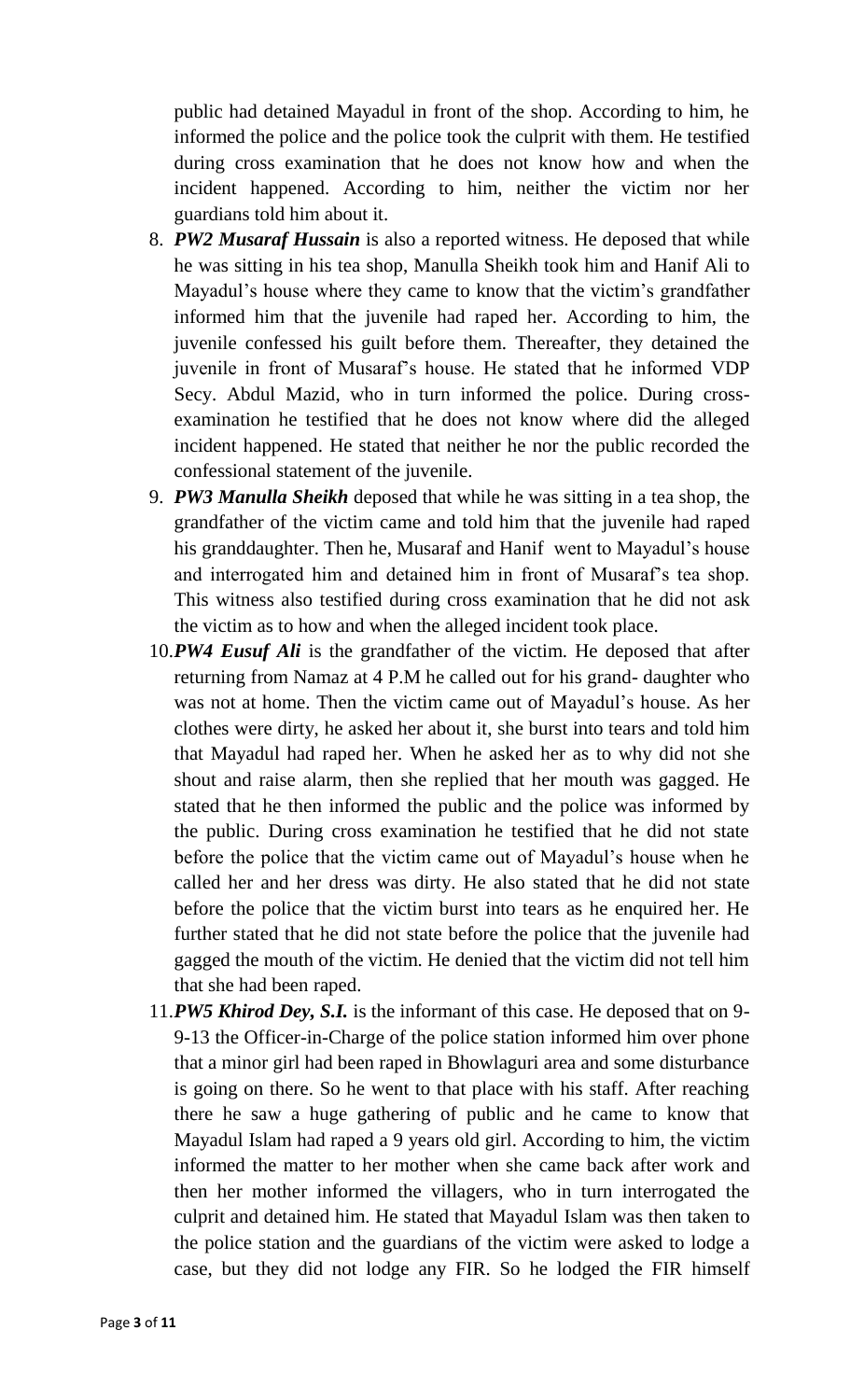considering the gravity of the crime. He exhibited the FIR as Ext. 1. He deposed during cross examination that after arriving at the place of occurrence he did not ask the victim or her mother about the alleged occurrence.

- 12.*PW6 Miss 'X'* is the victim of this case. She deposed that she knows the juvenile and the incident happened last year during Roja. She stated that while she was playing at her threshold, the juvenile took her to his house by holding her hands and pushed her into a chair and then removed her panty and then removed his own pant and inserted his " bostu" ( thing). Thereafter when she told him that she will disclose it to others, then the juvenile gagged her mouth. According to her, the juvenile released her when her grandfather called out for her. She stated that she told her grandfather about it and her mother was informed when she came back from work. During cross examination, she testified that she did not disclose to the police that she was made to lie on a chair and her panty was removed and that the juvenile inserted the "bostu". She stated that she did not tell the police that she informed the matter to her grand father and mother. She testified that the police did not seize her panty. She stated that the juvenile was not holding any knife. According to her, they did not want to lodge any case but the police lodged the case on its own. She testified that she has deposed as asked by the police. According to her, she made her statement before the police as told to her by the police. She exhibited the statement made u/s 164 Cr. P.C as Ext. 2.
- 13.*PW7 Jerena Khatun* is the mother of the victim. She stated that she was at her workplace at the relevant time. After reaching home her father scolded her as to why she does not care to enquire where does her daughter roam around during the day. Then she hit her daughter with a lathi and her daughter disclosed that the juvenile took her to his house by threatening her and committed the " beya kaam" (bad deed/work). After that she cried out aloud and the public gathered and her father told the public about the matter. She deposed during cross examination that she did not state before the police that the juvenile had threatened her daughter. She also admitted that she did not state before the police the details of the "beya kaam" done by the juvenile. She stated that they did not lodge the case. She denied that the juvenile did not commit any " beya kaam".
- 14. *PW9 Ganesh Sarkar* is the Police officer who filed the charge sheet ( Ext. 3). He deposed that he collected the medical report of the victim and filed the charge sheet u/s 4 of the Protection of Children from Sexual Offences Act, 2012 as per the order of the court. He deposed that the officer who investigated the case has expired. He testified that the victim did not state before the I/O that the juvenile made her to lie on a chair and inserted his " bostu"/ thing. He also testified that the grandfather of the victim did not disclose before the I/O that when he asked for water, the victim came out of Mayadul"s house and her dress was dirty. He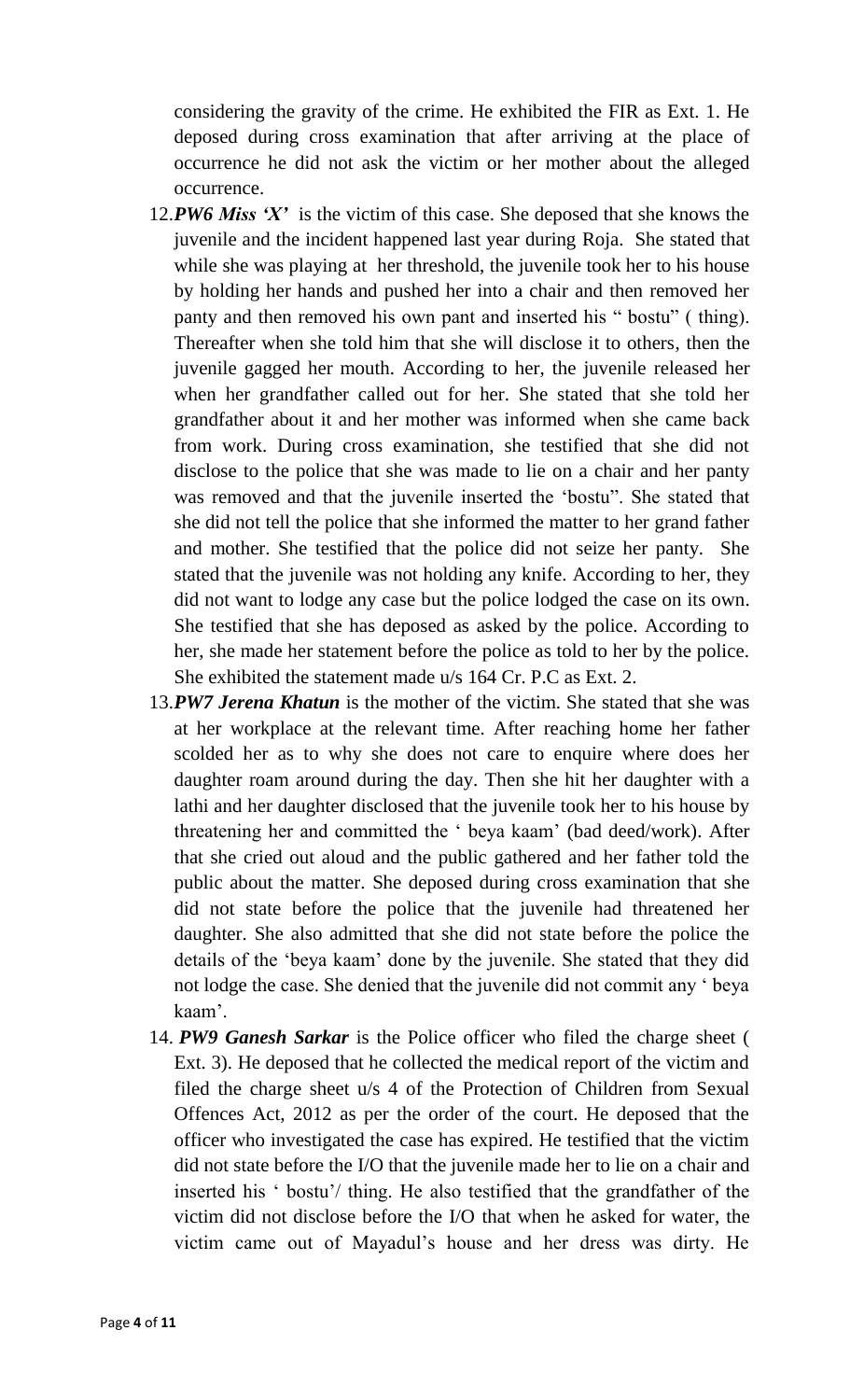confirmed that the victim"s mother did not disclose to the I/O that the juvenile took the victim to his house after threatening her.

- 15.*PW8 Dr. Minaxi Kalita* is the Medical Officer who examined the victim on 10-9-13 at 2.10 P.M. In this case the medical examination was done one day after the alleged occurrence. She testified as follows:
- *1. Teeth 14/14.*
- *2. Secondary sexual character not developed.*
- *3. Hymn ruptured at 6 O' clock position.*
- *4. Vagina admits one finger easily. No injury marks seen over her body and private parts.*
- *5. Investigation :* 
	- *1. Urine for HCG – Negative.*
	- *2. Spermatozoa not seen*
	- *3. Clinically the age of victim is below 18 years.*
	- *4. No opinion could be given whether she was raped or not.*
- 16.Ext. 4 is the medical report. It is thus seen that the medical examination of the victim does not disclose whether she was sexually assaulted or not. The absence of the hymn per se is not an indication of rape or sexual assault, more so when the victim is minor and no injury is found on her person. Therefore, we will have to consider the oral testimony of the witnesses to arrive at a conclusion in this case.
- 17.It is true that the sole testimony of a victim of rape or sexual assault, if inspire confidence, is enough to hold an accused guilty. The hon"ble Supreme Court in the case of *State of Rajasthan Vs. Om Prakash, AIR2002SC2235* held as follows:

"*The conviction for offence under Section [376](javascript:fnOpenGlobalPopUp() IPC can be based on the sole testimony of a rape victim is well settled proposition. In State of Punjab v. [Gurmit Singh and Ors. MANU/SC/0366/1996](javascript:fnOpenGlobalPopUp() : 1996CriLJ1728 referring to State of Maharashtra v. [Chandraprakash](javascript:fnOpenGlobalPopUp()  [Kewal Chan Jain MANU/SC/0122/1990](javascript:fnOpenGlobalPopUp() : 1990CriLJ889 , this Court held that it must not be overlooked that a woman or a girl subjected to sexual assault is not an accomplice to the crime but is a victim of another person's lust and it is improper and undesirable to test her evidence with a certain amount of suspicion, treating her as if she were an accomplice. It has also been observed in the said decision by Dr. Justice A.S. Anand (as His Lordship then was), speaking for the court, that the inherent bashfulness of the females and the tendency to conceal outrage of sexual aggression are factors which the courts could not overlook. The testimony of the victim in such cases is vital and unless there are compelling reasons which necessitate looking for corroboration of her statement, the courts should find no difficulty to act on the testimony of a victim of sexual assault along to convict an accused where her testimony inspires confidence and is bound to be reliable. Seeking corroboration of*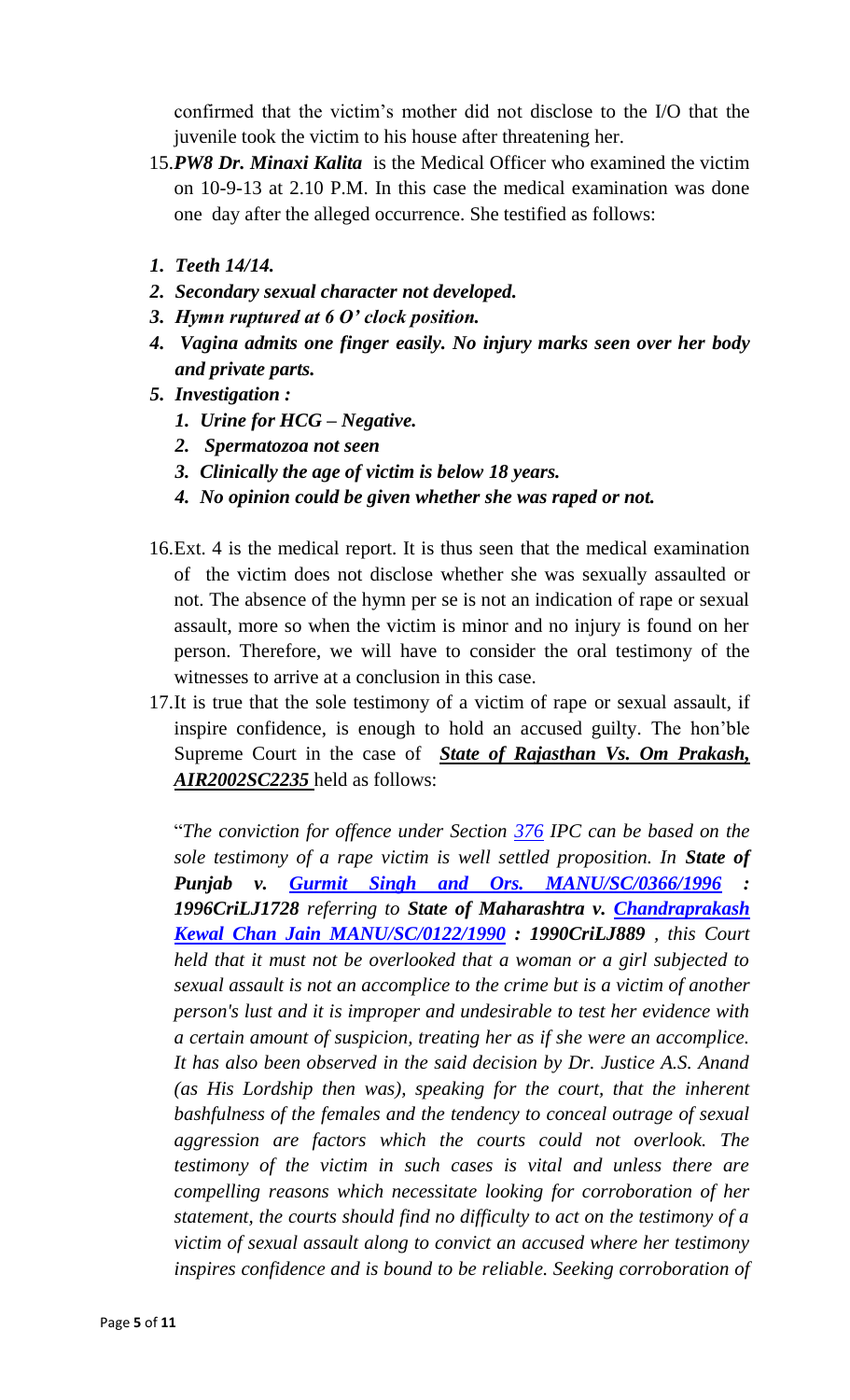*her statement before relying upon the same, as a rule, in such cases amounts to adding insult to injury."*

## It was further held *...*

*"The evidence of a child witness is required to be evaluated carefully as the child may be swayed by what others may tell him or her as the child is an easy pray to tutoring. Wisdom requires that the evidence of child witness must find adequate corroboration before it is relied on {State of U.P. v. [Ashok Dixit and Anr. MANU/SC/0090/2000](javascript:fnOpenGlobalPopUp() : 2000CriLJ1436 }. We have already held that in the present case we have carefully examined the evidence of the child and other evidence. We find the reasons given by the High court for rejecting the said evidence wholly unconvincing. It is unfortunate that what to talk of considering, the High Court has not even noticed the testimony of the prosecutrix in the judgment under appeal.*

*Learned counsel for the respondent contended that if there was any forcible sexual intercourse, it could have resulted in some injuries upon the prosecutrix and in support relied upon Joseph s/o Kooveli Poulo v. [State of Kerala MANU/SC/0313/2000](javascript:fnOpenGlobalPopUp() : 2000CriLJ2467 . This decision has no relevance. As observed therein, the injuries are not always a sine qua non to prove a charge of rape. Let us not be forgotten that we are considering the case of a rape on a girl child aged eight years and not on a grown up woman.*

*Child rape cases are cases of perverse lust for sex where even innocent children are not spared in pursuit of the sexual pleasure. There cannot be anything more obscene than this. It is a crime against humanity. Many such cases are not even brought to light because of social stigma attached thereto. According to some surveys, there has been sleep rise in the child rape cases. Children need special care and protection. In such cases, responsibility on the shoulders of the courts is more onerous so as to provide proper legal protection to these children. Their physical and mental immobility call for such protection. Children are the natural resource of our country. They are country's future. Hope of tomorrow rests on them. In our country, a girl child is in a very vulnerable position and one of the modes of her exploitation is rape besides other mode of sexual abuse. These factors point towards a different approach required to be adopted. The overturning of a well considered and well analyzed judgment of the trial court on the grounds like non-examination of other witnesses, when the case against the respondent otherwise stood established, beyond any reasonable doubt was not called for. The minor contradiction of recovery of one or two underwear was wholly insignificant."*

Again the hon"ble Apex court in the case of **O.M. Baby (Dead) by L.Rs. Vs. State of Kerala,** [MANU/SC/0525/2012](javascript:fnCitation() ( 2012CriLJ3794) has held as follows regarding testimony of a victim of sexual assault: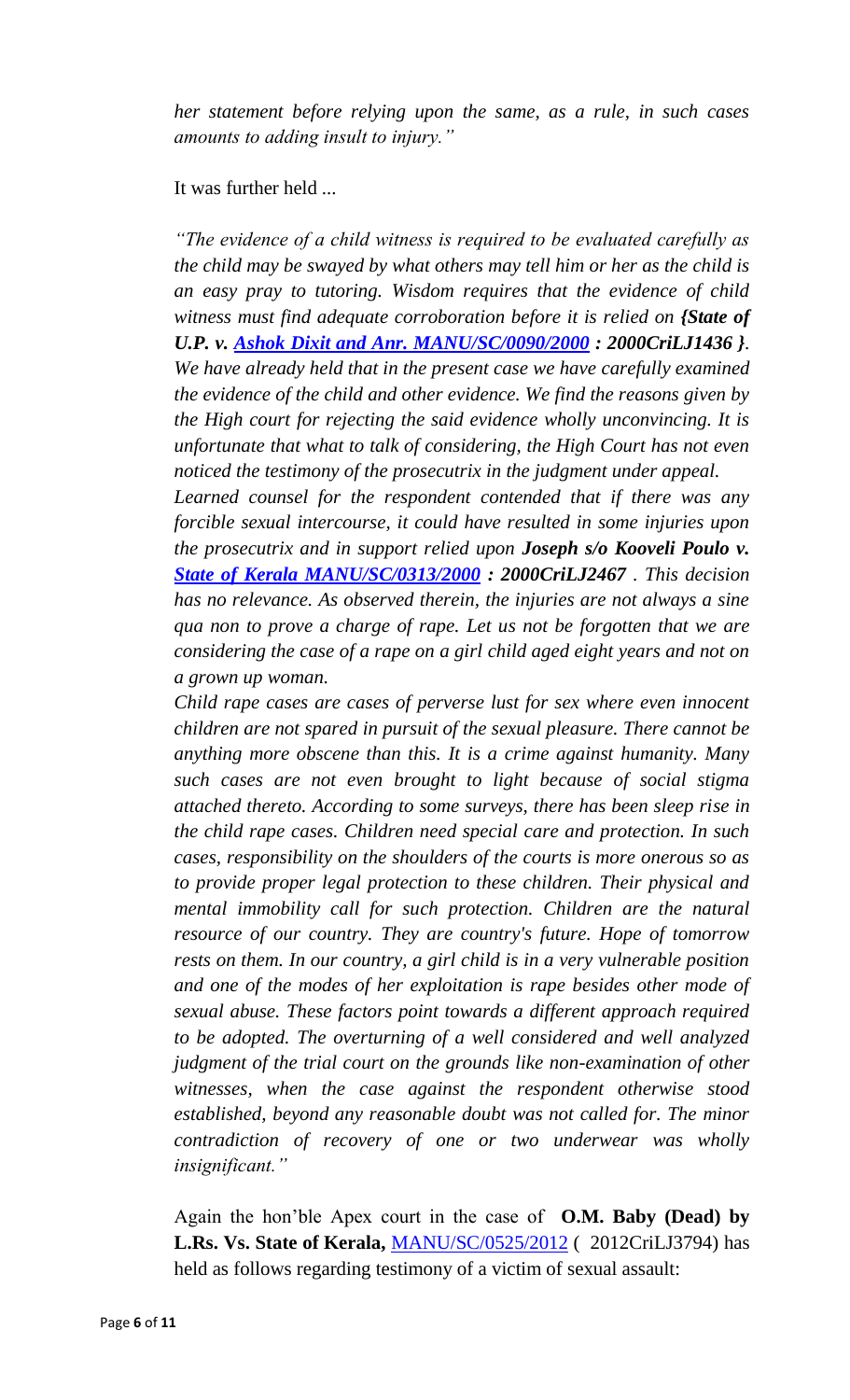*"The golden rule of appreciation of the testimony of a prosecutrix laid down in Rameswar v. State of Rajasthan [MANU/SC/0036/1951](javascript:fnOpenGlobalPopUp() : AIR (1952) SC 54 and amplified in State of Maharashtra v. Chandraprakash Kewalchand Jain [MANU/SC/0122/1990](javascript:fnOpenGlobalPopUp() : (1990) 1 SCC 550 has been consistently followed till date. It will, therefore, be useful to reproduce herein para 16 of the judgment of this Court in the above case of State of Maharashtra v. Chandraprakash Kewalchand Jain (supra):*

*A prosecutrix of a sex offence cannot be put on a par with an accomplice. She is in fact a victim of the crime. The Evidence Act nowhere says that her evidence cannot be accepted unless it is corroborated in material particulars. She is undoubtedly a competent witness under Section [118](javascript:fnOpenGlobalPopUp() and her evidence must receive the same weight as is attached to an injured in cases of physical violence. The same degree of care and caution must attach in the evaluation of her evidence as in the case of an injured complainant or witness and no more. What is necessary is that the court must be alive to and conscious of the fact that it is dealing with the evidence of a person who is interested in the outcome of the charge levelled by her. If the court keeps this in mind and feels satisfied that it can act on the evidence of the prosecutrix, there is no rule of law or practice incorporated in the Evidence Act similar to Illustration (b) to Section [114](javascript:fnOpenGlobalPopUp() which requires it to look for corroboration. If for some reason the court is hesitant to place implicit reliance on the testimony of the prosecutrix it may look for evidence which may lend assurance to her testimony short of corroboration required in the case of an accomplice. The nature of evidence required to lend assurance to the testimony of the prosecutrix must necessarily depend on the facts and circumstances of each case. But if a prosecutrix is an adult and of full understanding the court is entitled to base a conviction on her evidence unless the same is shown to be infirm and not trustworthy. If the totality of the circumstances appearing on the record of the case disclose that the prosecutrix does not have a strong motive to falsely involve the person charged, the court should ordinarily have no hesitation in accepting her evidence."*

As regards child witnesses the view of the hon"ble Supreme Court can be summarised as follows*:*

**In Shivasharanappa and Ors. Vs. State of Karnataka** & **Jagadevappa** and Ors. **Vs. State of Karnataka and Ors.,** [MANU/SC/0470/2013](javascript:fnCitation() **(Equivalent Citation:** AIR2013SC2144) the hon"ble Supreme Court discussed several case laws and held :

"*Thus, it is well settled in law that the court can rely upon the testimony of a child witness and it can form the basis of conviction if the same is*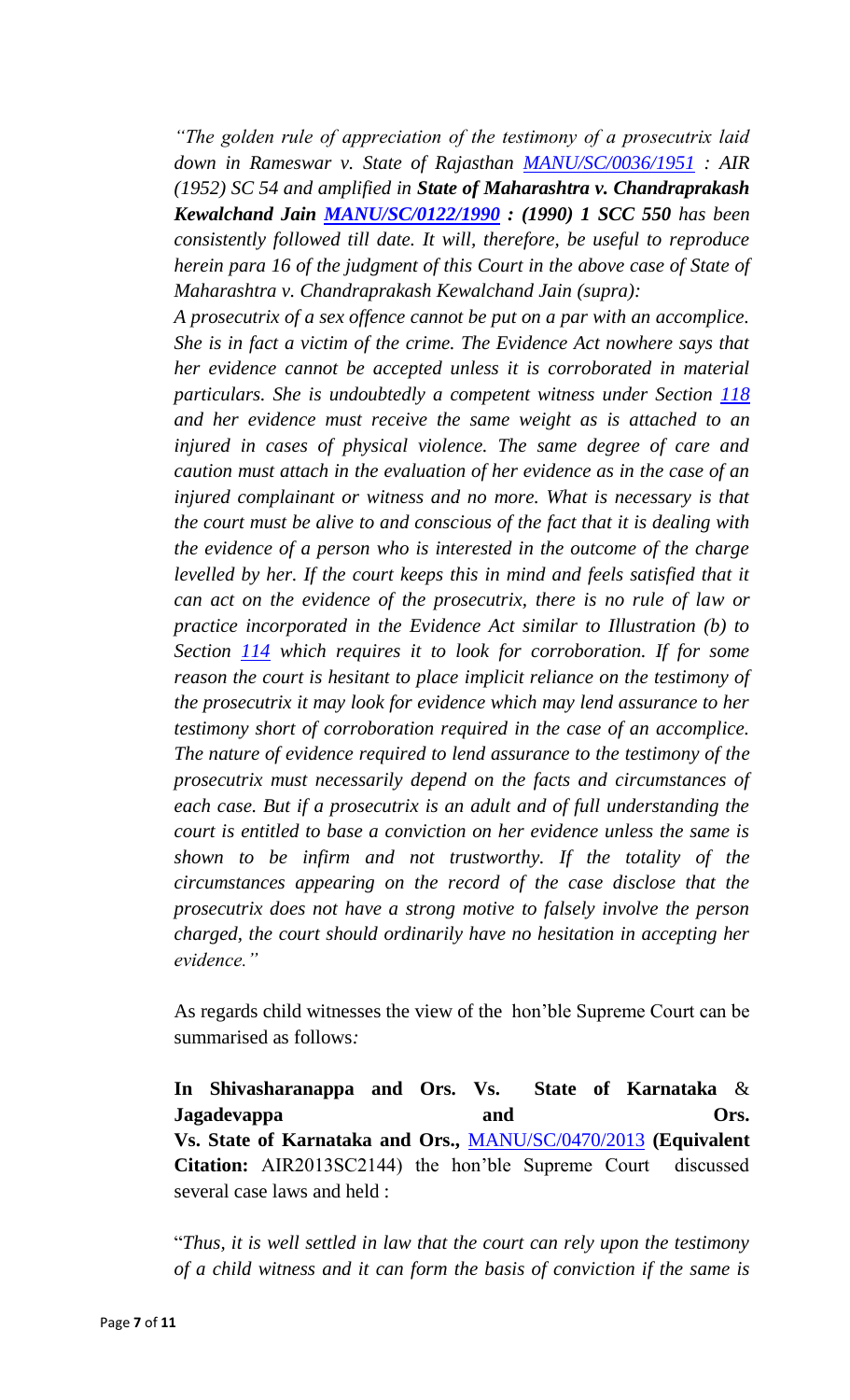*credible, truthful and is corroborated by other evidence brought on record. Needless to say, the corroboration is not a must to record a conviction, but as a rule of prudence, the court thinks it desirable to see the corroboration from other reliable evidence placed on record. The principles that apply for placing reliance on the solitary statement of witness, namely, that the statement is true and correct and is of quality and cannot be discarded solely on the ground of lack of corroboration, applies to a child witness who is competent and whose version is reliable."*

In *Dattu Ramrao Sakhare and Ors. v. State of Maharashtra* [MANU/SC/1185/1997](javascript:fnOpenGlobalPopUp() : (1997) 5 SCC 341, while dealing with the reliability of witness who was ten years old, the Supreme Court opined that a child witness, if found competent to depose to the facts and reliable, such evidence could form the basis of conviction. The evidence of a child witness and the credibility thereof would depend upon the circumstances of each case. The only precaution which the court should bear in mind while assessing the evidence of a child witness is that the witness must be a reliable one and his/her demeanour must be like any other competent witness and there is no likelihood of being tutored. Thereafter, the Court proceeded to lay down that there is no rule or practice that in every case the evidence of such a witness should be corroborated before a conviction can be allowed to stand but, as a rule of prudence, the court always finds it desirable to seek the corroboration to such evidence from other dependable evidence on record.

Again in *Panchhi and Ors. v. State of U.P.* [MANU/SC/0530/1998](javascript:fnOpenGlobalPopUp() : (1998) 7 SCC 177, it has been held thus: -

"*Courts have laid down that evidence of a child witness must find adequate corroboration before it is relied on. It is more a rule of practical wisdom than of law (vide Prakash v. State of M.P. [MANU/SC/0005/1993](javascript:fnOpenGlobalPopUp() : (1992) 4 SCC 225, Baby Kandayanathil v. State of Kerala [MANU/SC/0339/1993](javascript:fnOpenGlobalPopUp() : 1993 Supp (3) SCC 667, Raja Ram Yadav v. State of Bihar [MANU/SC/0422/1996](javascript:fnOpenGlobalPopUp() : (1996) 9 SCC 287 and Dattu Ramrao Sakhare v. State of Maharashtra (supra)."*

Similar view has been expressed in *State of U.P. v. Ashok Dixit and Anr.* [MANU/SC/0090/2000](javascript:fnOpenGlobalPopUp() : (2000) 3 SCC 70.

*18.*But in the present case, it is found that the statement of the minor victim itself appears to be inconsistent. The victim ( PW6) stated during enquiry that she was at her threshold when the juvenile took her to his house by holding her hands. In her statement u/s 164 Cr. P.C ( Ext.2) she had stated that she was dragged from the road. The juvenile has admitted that the victim was with him at his house at the relevant time. But his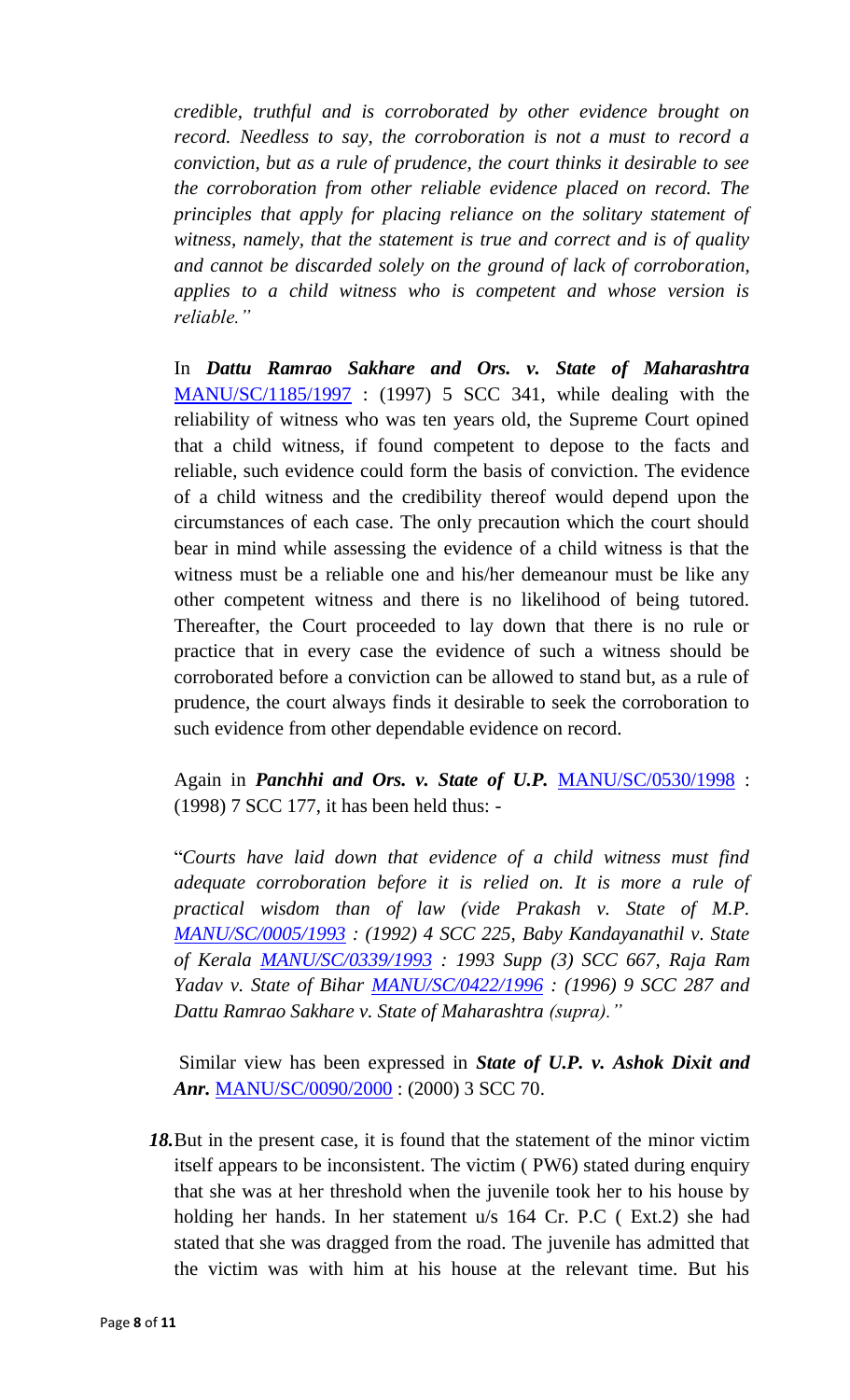admission is not indicative of the fact that he took her in by holding her hands. While making statement u/s 164 Cr. P.C she stated that she was made to lie on a bed and then the juvenile removed her panty as well as his own and inserted his 'thing' into her urinating organ. But during enquiry she stated that the juvenile pushed her into a chair and inserted his 'thing' after removing her panty. The words 'chair' and 'bed' indicate two distinct things/ furniture. The victim is 9/10 years old, so she is capable of understanding the difference between a chair and a bed. Further she stated u/s 164 Cr. P.C. that the juvenile gagged her when she tried to shout. But during trial she stated that she had told him that she will disclose about it to others then he gagged her. She had earlier stated u/s 164 Cr. P.C. that her grandfather came looking for her and found her in Mayadul"s house. However during enquiry she deposed that when her grandfather called her the juvenile released her. I find that the above mentioned contradictions are vital contradictions. Moreover, the victim has stated that she deposed as told by the police. It thus appears that her statement was influenced.

- *19.*There are contradictions between the testimony of the victim and her grandfather. The grandfather of the victim (PW4) stated that the victim came out of Mayadul"s house when he shouted for her and her dress was dirty. On the other hand the victim did not state that her dress was dirty. The victim stated that the alleged incident happened at about 2 P.M but her grandfather (PW4) stated that he came back from Namaz at 4 P.M and the victim came out of Mayadul"s house after that. The victim had stated u/s 164 Cr. P.C also that the incident happened at about 2 P.M. So there is difference of about 2 hours between the testimony of PW 4 and PW6 and this time gap is vital. If we are to believe the statement of the victim that the juvenile released her when PW4 called out her name then this time gap of 2 hours becomes very vital. The ld. Defence counsel argued that the above inconsistencies in the statement of the victim make it hard to believe that such a type of incident has occurred. He relied upon the decisions of the hon"ble Gauhati High Court in *Narayan Majumdar Vs. State of Tripura, 2009 (2) GLJ 732 and Sambhu Chakravarty Vs. State of Tripura, 2013 (3) GLJ 63.*
- 20.In instant case if we peruse the statement of the mother of the victim during enquiry and u/s 164 Cr. P.C. ( Ext. 3) it would appear that the victim disclosed about alleged occurrence to her when she asked her in the evening. According to this witness, her father (PW4) told her on her return that the victim was not at home during daytime and then she enquired about it from the victim. But the victim has deposed during enquiry that her grandfather narrated the incident to her mother. Unlike her mother the victim did not state that the juvenile criminally intimidated her before committing the crime. I, therefore, find that the statement of PW4, PW6, PW7 are contradictory to each other in material particulars. In fact PW4 has admitted that he did not state before the police that when he enquired the victim, she burst into tears and told him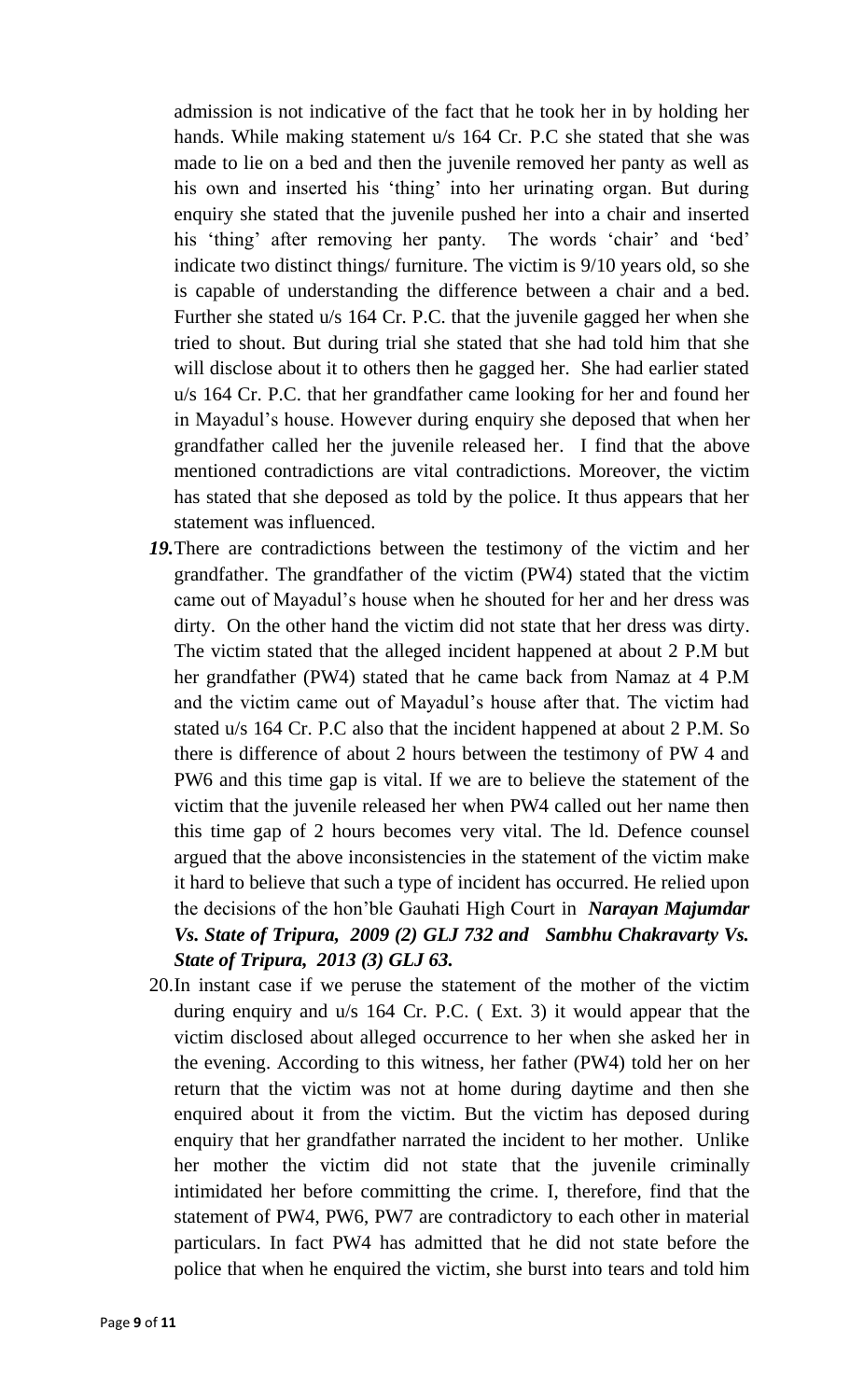that the juvenile raped him. The case diary reveals that this witness did not state before the police that the victim disclosed him about the alleged sexual assault. The fact that the victim did not inform her grandfather instantly after the incident and only disclosed to her mother in the evening and they were reluctant to lodge a case, casts some doubt over the entire prosecution case. It may be that a victim of sexual assault is quite often reluctant to initiate criminal proceedings against the culprit for fear of social stigma. But here in this case it appears that the guardians of the victim disclosed the matter to the villagers who accosted the juvenile, but they later on refrained from lodging any FIR. So the conduct of the family of the victim is suspicious.

- 21.The juvenile during his examination u/s 313 Cr. P.C stated that the victim used to stay in their house as tenants and she used to come to his house for watching T.V. According to him, the victim used to play " panch guti" ( a game which is played with pebbles). He stated that on the date of occurrence also the victim had come to his house and was playing "panch guti" when her grandfather came and took her. However he denied to have committed rape on the victim. The allegation against him is that he committed penetrative sexual assault on the victim as defined u/s 3 of the POCSO Act, 2012. Although the victim stated during examination-inchief that the juvenile inserted his "thing" but she testified during cross examination that she has deposed as told by the police. The victim is a minor girl of 9/10 years. Although she is capable of deposing before the court but it seems that she has been tutored.
- 22.The ld. Defence counsel argued that the conduct of the victim is suspicious in this case while placing reliance on the case of *State of Mizoram Vs. Sh David Lalthummawla & ors 2013 (4) GLJ 114,* wherein the hon"ble High court refused to rely upon the testimony of an alleged victim of gang rape on the ground that the victim did not disclose about the rape to the witness whom she met right after the alleged incident. We find that this case law applicable in the present case too. The ld. Defence counsel further argued that the allegation of penetrative sexual assault is belied by the medical examination report of the present victim. Reliance was placed on *Yerumalla Latchaiah V. State of A.P., (2006) 3 SCC (Cri) 373.*
- 23.In the present case the doctor who examined the victim could not opine as to whether the victim was sexually assaulted or not. There were no injury marks on her person, much less on her private parts. The victim was 9 years old at the relevant time. It is alleged that there was penetrative sexual assault. The lack any signs of injury on her private parts coupled with the inconsistent statement of the victim and her family members casts shadow over the prosecution case. The allegation of sexual assault is not proved beyond reasonable doubt against the present JCWL. The point no. 1 is decided in the negative.